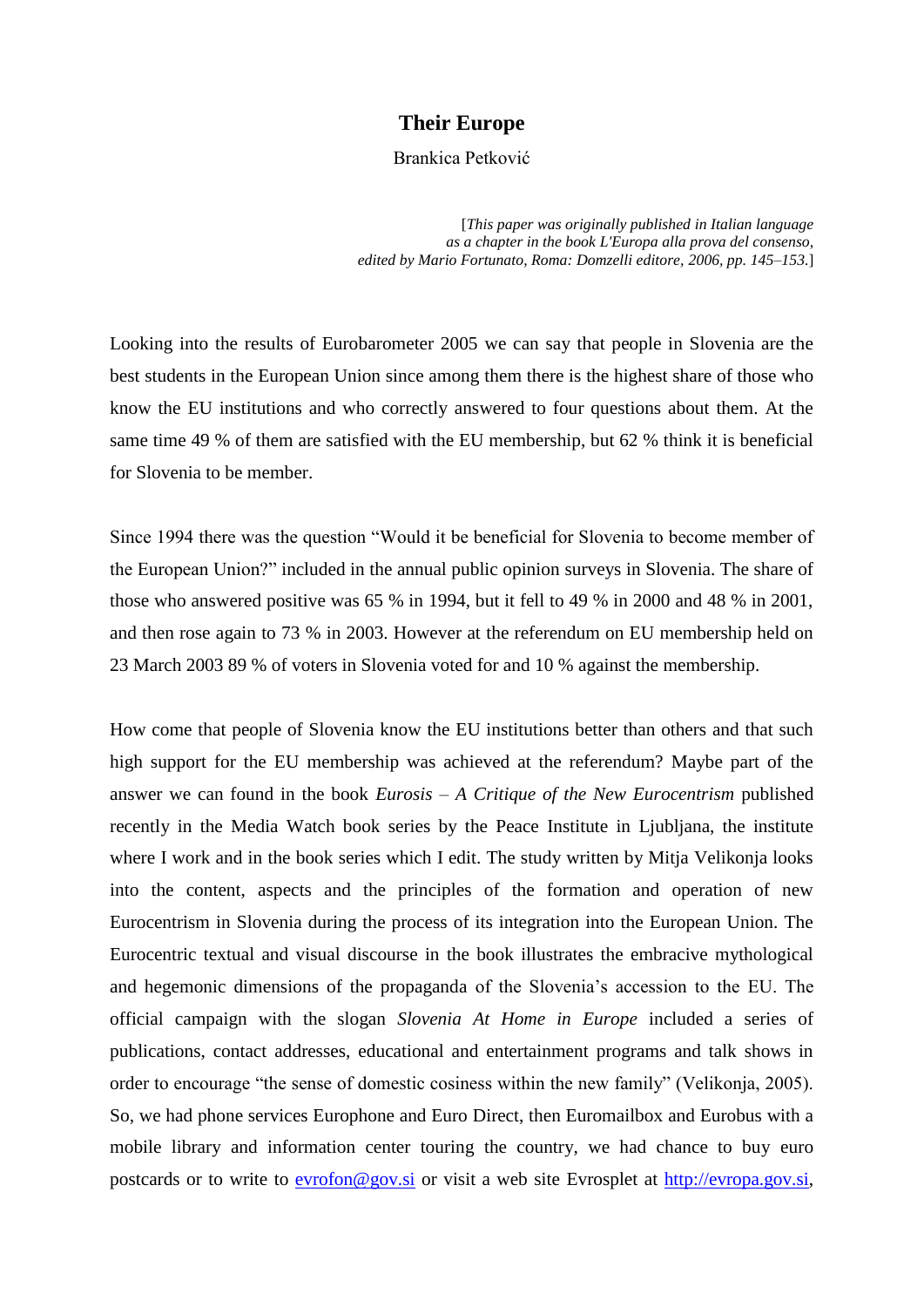and we had plenty of free brochures available such as Slovenia in the European Union, Slovenes in the European Union, The Integral Program Document 2004-2006, Your Companion on the Journey to Europe, Wandering Around Europe, Panorama of the European Union, The European Union in Brief, The Europe At Our Doorstep, Europe Without Frontiers, Slovenia and the European Union: On Negotiations and Their Implications, the radio program about the EU entitled Yellow on Blue etc.

And in 2005 the public opinion in Slovenia is still rather enthusiastic about the EU and see advantages in the membership, even after the citizens of France and the Netherlands voted against the ratification of the European Constitution and after the EU political elite failed to achieve agreement on the financial perspective for the next period.

Every EU campaigner could be happy about that, but could we? I must say I would be more happy to see majority of people in Slovenia to answer correctly four questions about the economic, social and cultural situation of the minority and immigrant communities in Slovenia. And to see the governmental campaign aimed at raising public awareness about the situation and gaining public opinion support for, for instance, Roma integration policy or for recognition of invisible minorities from former Yugoslavia.

There are 56 millions of people in Europe with origins outside the country of residence who often face social, economic and cultural alienation. These people are mostly called immigrants or migrants although it is not proper to call second or third generation in such way: they haven"t immigrated but were born in the European countries. "We live here, and we're not going anywhere. So let's start getting used to it," said Medine, a rapper from France whose grandparents came there from Algeria (Time, 4 November 2005).

In this paper I would try to connect two angles of my work – the media and minorities. And will try to connect them in my interpretation of today's Europe, but the inspiring point will be the situation with minorities and the media in my country, Slovenia.

Do the structure of media landscape and the content of Slovene media make it possible to conclude that Slovenia is a culturally diverse (multicultural) country, in which, besides Slovenes, members of about ten other nations live traditionally or in substantial numbers? Is it possible to conclude, with regard to cultural and media policies, that the public authorities in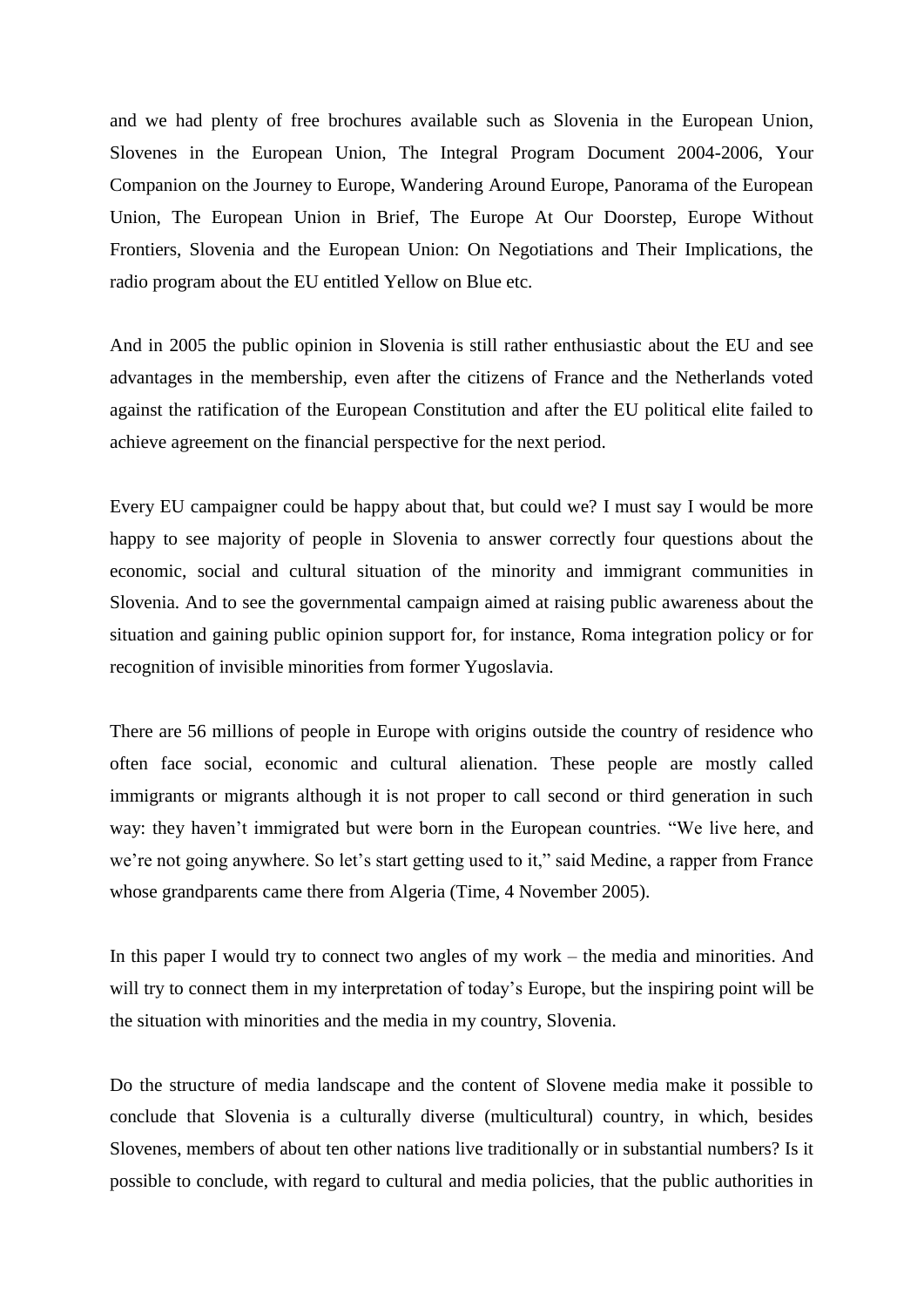Slovenia pay attention to this? Despite the regulated status and rights of the Italian and Hungarian national communities, the recent attempts to regulate the status of the Roma community, and the efforts of the Section for Cultural Activities of the Italian and Hungarian national communities, the Roma community and other minority communities and immigrants at the Ministry of Culture, a number of political decisions, systemic measures and actions are still required before the above questions can be answered positively. During the European Week of Media and Minorities in March 2005, which was organized by the European network of NGOs and the media Online/More Colour in the Media, the deprivileged status of the Roma community in Slovenia in the field of media was presented by my institute. When we compared it to the status of the Italian and Hungarian minorities, the National Party announced that the status and rights of these communities should not be compared, and that the Roma should acquire support and resources from EU funds.

But, what good examples, rights and support for a better access to media can the Roma and other minority communities in Slovenia expect in Europe? The European Union has no binding or common standards for the member states as far as the protection of minorities in the field of media is concerned. There are no explicit provisions related to this in the only normative instrument of the European Union in the field of media – the Television without Frontiers Directive. However, Article 22a of its 1997 version (the directive was first adopted in 1989) requires the members of the European Union to ensure that television broadcasts do not contain any incitement to hatred on grounds of race, sex, religion or nationality. New amendments to the directive or even a new binding EU normative in the field of broadcast media are being prepared, and a number of NGOs are striving to include in them the provisions related to observing cultural diversity in radio and television programmes and the inclusion of minorities in the production and distribution of broadcast programmes.

Articles 81 and 92 of the Charter of Fundamental Rights of the European Union, which is now the integral part of the EU Constitution Treaty, prohibit discrimination and enforce the imperative of respect for cultural diversity. The way to anti-discrimination legislation and measures in the European Union was paved by Article 13 of the Treaty of Amsterdam on the establishment of the EU, which was approved and signed in 1997. This article enables EU bodies to become actively involved in the fight against discrimination. In addition, two binding regulative documents related to the abolishment and prevention of discrimination were passed in 2000, i.e. the Directive implementing the principle of equal treatment between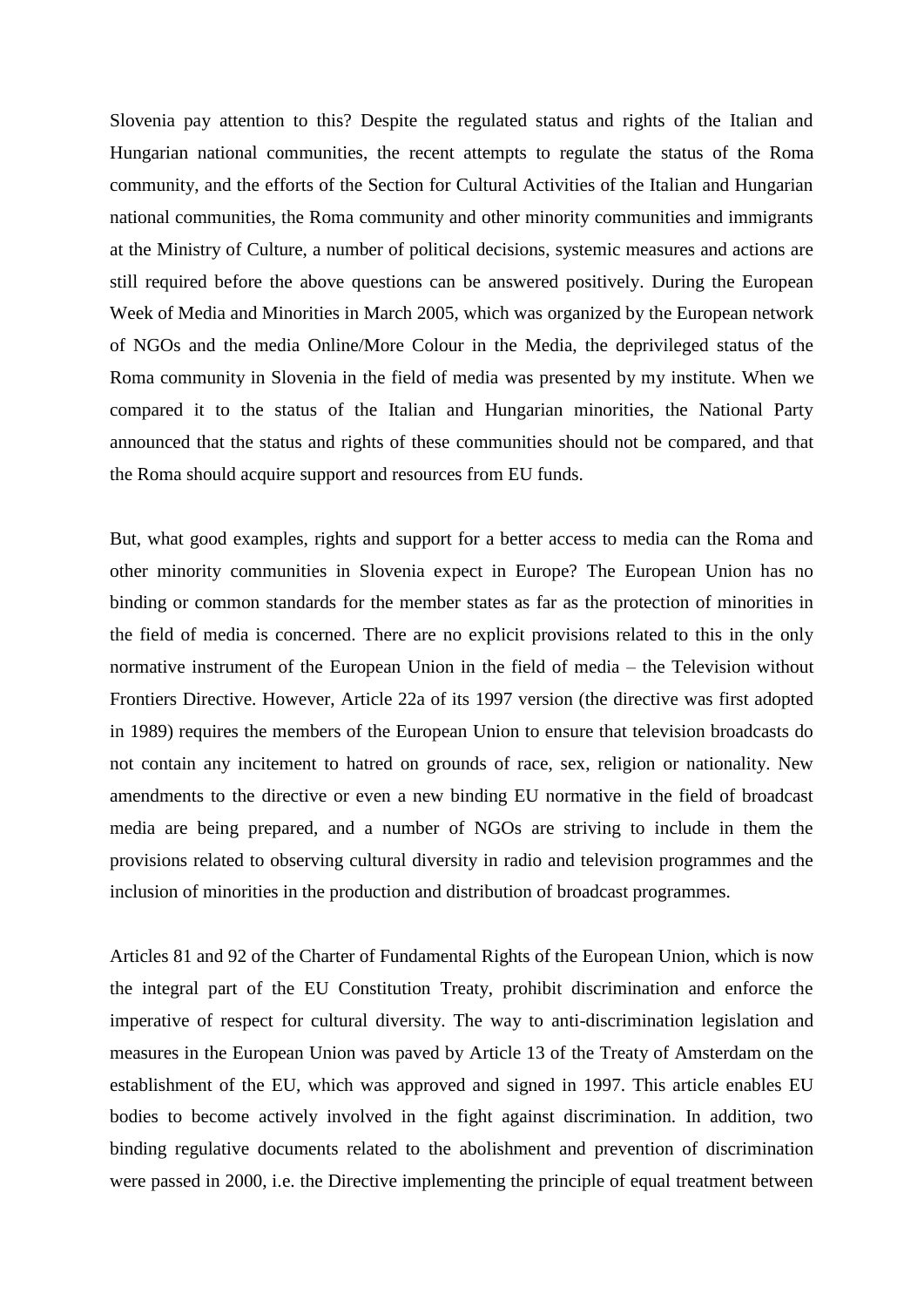persons irrespective of racial or ethnic origin (2000/43/EC) and the Directive on equal treatment and employment (2000/78/EC). /By the way, I wander if angry young men in French suburb ghettos have been aware about the mentioned directives. Of course, it is rather cynical wandering, but it indicates so called democratic deficit in creation and implementation of the EU instruments, and disconnection between them and the citizens./ The EU has developed a whole range of activities, networks, institutions and funding programs aimed at abolishment of discrimination, racism and social inequality (for instance, Community Action Program to Combat Discrimination, European Monitoring Centre on Racism and Xenophobia, Annual Report on Equality and Non-discrimination, $<sup>1</sup>$  also co-funding programmes for national</sup> and transnational projects such as EQUAL, INTI and such). To a large extent these activities and support are meant to abolish discrimination in employment and create conditions for better employability of deprivileged groups, mostly minorities and immigrants.

Numerous projects that aim at media integration of minorities and immigrants and are developed by NGOs and the media in EU member states must therefore target economic integration if they want to be funded by social funds and integration funding programmes of the EU. Thus, the support for cultural diversity is given, but only on the basis of parameters that strengthen the ability to include minority members on the labour market and in national economies. This is where theoreticians such as Wallerstein or Balibar come in. They believe that the discussions on social exclusion based on cultural differences cannot be undertaken without being familiar with the categories of class differences, that ethnic differences only conceal class conflicts, that ethnicity is a historical product of world capitalist economy, i.e. that history of ethnicities is closely related to the development of power and class structures of individual states and to demarcation lines in the modern world system.

Even when scholars and activists who advocate media integration of minorities in EU member states address the media industry, they often use economic arguments. They stress that by not including minority members in their editorial boards and by ignoring or stigmatising minority communities in their programmes, the media are alienating a section of readers/listeners/viewers which represents a significant portion of the public and is potentially interesting for advertisers, so the media are actually losing a share of the market. According to the studies quoted in *Thinking Forward – Making the Media More Diverse – A Guide for* 

1

<sup>&</sup>lt;sup>1</sup> Cf. http://europa.eu.int/comm/employment\_social/fundamental\_rights/public/pubst\_en.htm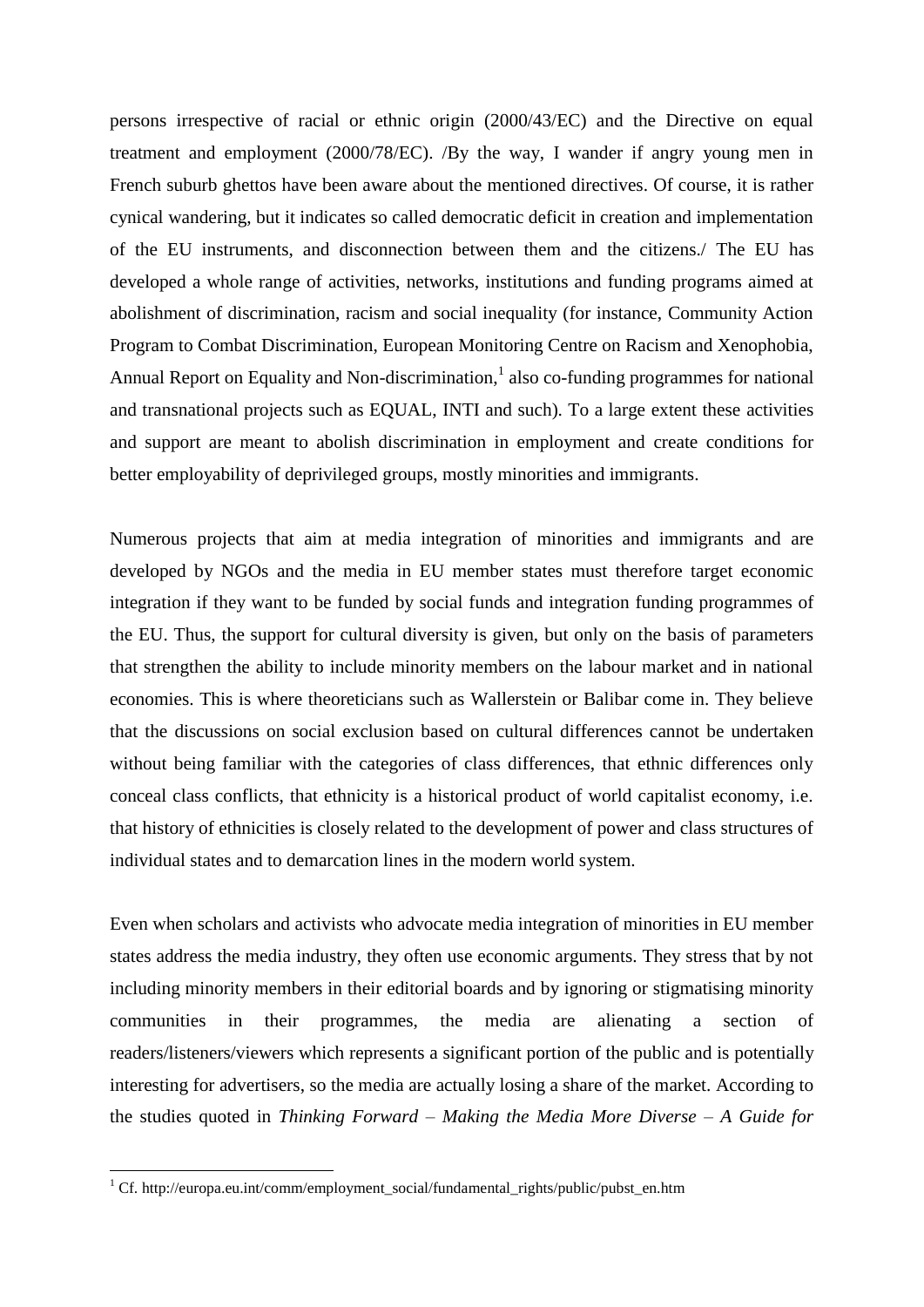*Changing Agents*, published in 2004 by the Mira Media organization in the Netherlands, there has been an increase in the number of minority members and immigrants, especially young ones, in European urban areas. At the same time public broadcasters and other central media are experiencing serious problems in attracting young people in urban centres to become their public. Urban population in Europe is largely multicultural; according to the above mentioned publication, in the near future a half of urban population in Europe below the age of 30 will be of minority ethnic descent.

What does it actually mean to observe cultural diversity in public policies and everyday life in a certain society, and why is it important? What is multiculturalism, and, did it – as the (spiteful?) headlines in Slovenia suggested after the murder of the Dutch director – die even before Slovenes could actually get to know it, recognize it and start to integrate it into the system? In order to achieve social cohesion, stability and security, every culturally diverse society must achieve 'morally grounded and politically sound answers' (Kymlicka, 2003) to questions related to the status and rights of minorities. The demands to acknowledge their identity and observe cultural specificity are put forward by minority groups in various countries; the process can also be observed in Slovenia with regards to the Roma or members of nations from the former Yugoslavia. To observe the principles of cultural diversity, i.e. multiculturalism, means to ensure the equality of members of national minorities and ethnic groups and their full inclusion (integration) in the society, not only on the basis of generally valid individual human rights but on the basis of special, additional measures, i.e. by granting them group-differentiated rights. Irrespective of the fact whether cultural diversity of a certain country stems from its historical development and borders (regardless whether the inclusion of certain nations or ethnic groups is voluntary or not) or from immigration, or even both, it is necessary to develop a policy which observes and strengthens cultural pluralism and protects the minority from the domination of the majority or its political and economic power (i.e. from decisions and measures that would prove harmful to minority members). The range of such group-differentiated rights is wide.

Bhikhu Parekh, who has been developing his theory of multiculturalism also through his work in the Commission on the Future of Multi-Ethnic Britain and the British Commission on Equal Opportunity, makes another step forward in advocating a new political structure of multicultural society. Such a structure would balance the conflicting task of encouraging unity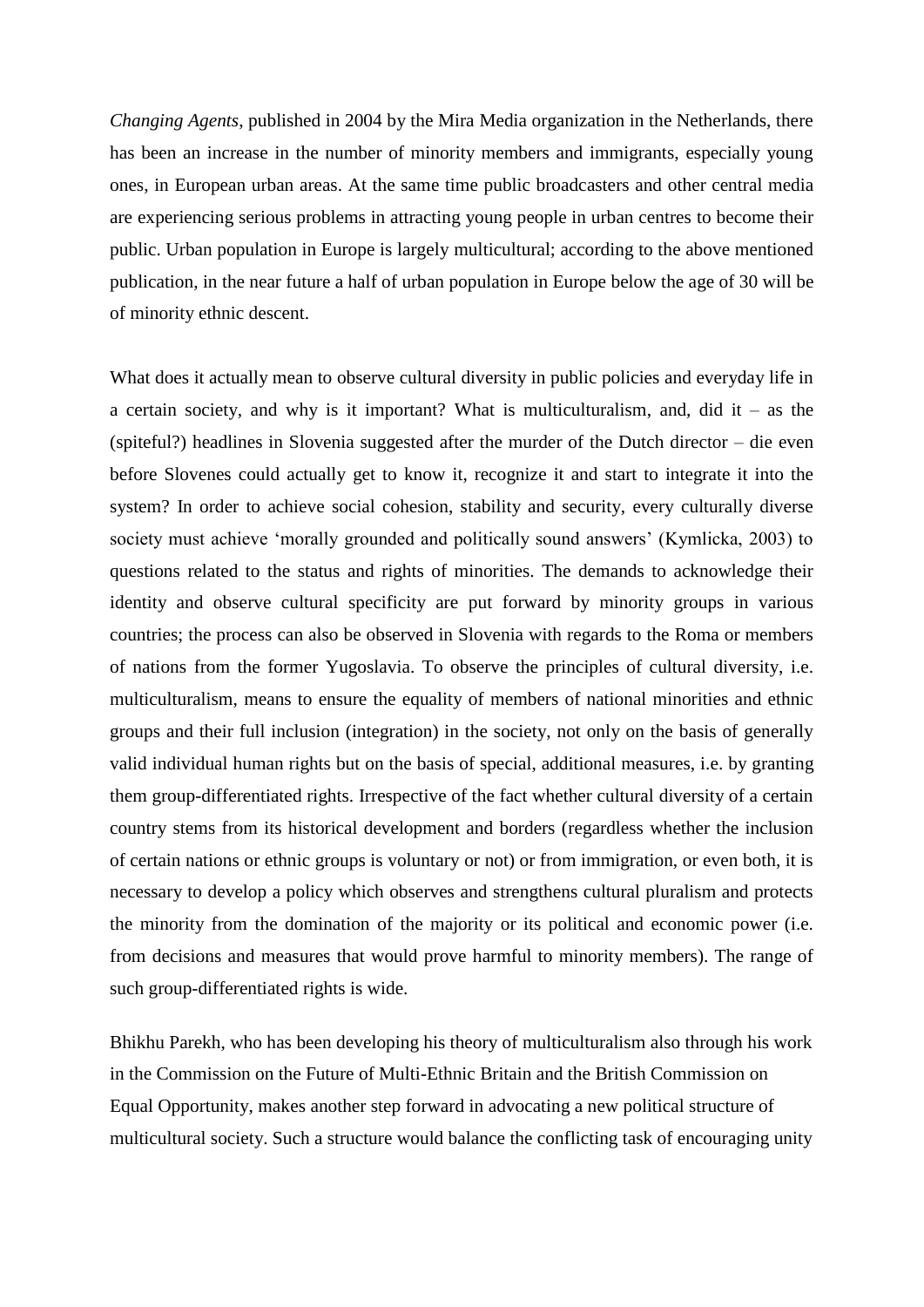and common belonging of all citizens on the one hand, and encouraging and observing their cultural diversity on the other.

In my country, Slovenia, there is need to discuss multiculturalism, which should be integrated in the political system in a better way, because it would create an environment preserving the society and strengthening the cohesion of all individuals and communities within it. In addition, it would prevent the society from breaking apart due to exclusionist policies or due to serious discontent of minority communities. Minority access to media, the extent of their inclusion in the media landscape and industry, and also their representation in the media content are indicators of public policies and also public opinion, i.e. they indicate the amount of multiculturalism in the public and private spheres Slovenia can withstand.

In some European states, the governments, NGOs, minority communities and the media have developed examples of best policies and practices which aim to contribute to media integration of minorities: better access of minorities to media, better representation of minorities in the media, and abolishment of discriminatory media reporting about minorities.

The legislation pertaining to the media and the regulators in European countries often entrust the care for the consideration of cultural diversity to public service broadcasting, in some countries they also grant special frequencies to the minority broadcasting media and provide special financial support for the production of minority and multicultural programmes (in some countries, this is provided for by the government bodies responsible for culture and/or the government bodies responsible for integration, employment and social affairs, in other countries it is special national funds for the media), or there is a provision demanding that minority representatives become members of programming councils of public service broadcasting.

In Europe, it is with regard to the integration of minorities in the media possible to find some common system characteristics such as, for example, the networking of non-profit minority and community media initiatives and organisations at the European level, or demanding the recognition of a third media sector (in addition to the public and commercial sectors also the community one); another characteristic is that the functioning of minority, community and multicultural initiatives is developing most in urban Europe, that is in large cities where minority and immigration populations are the largest and where cities and city authorities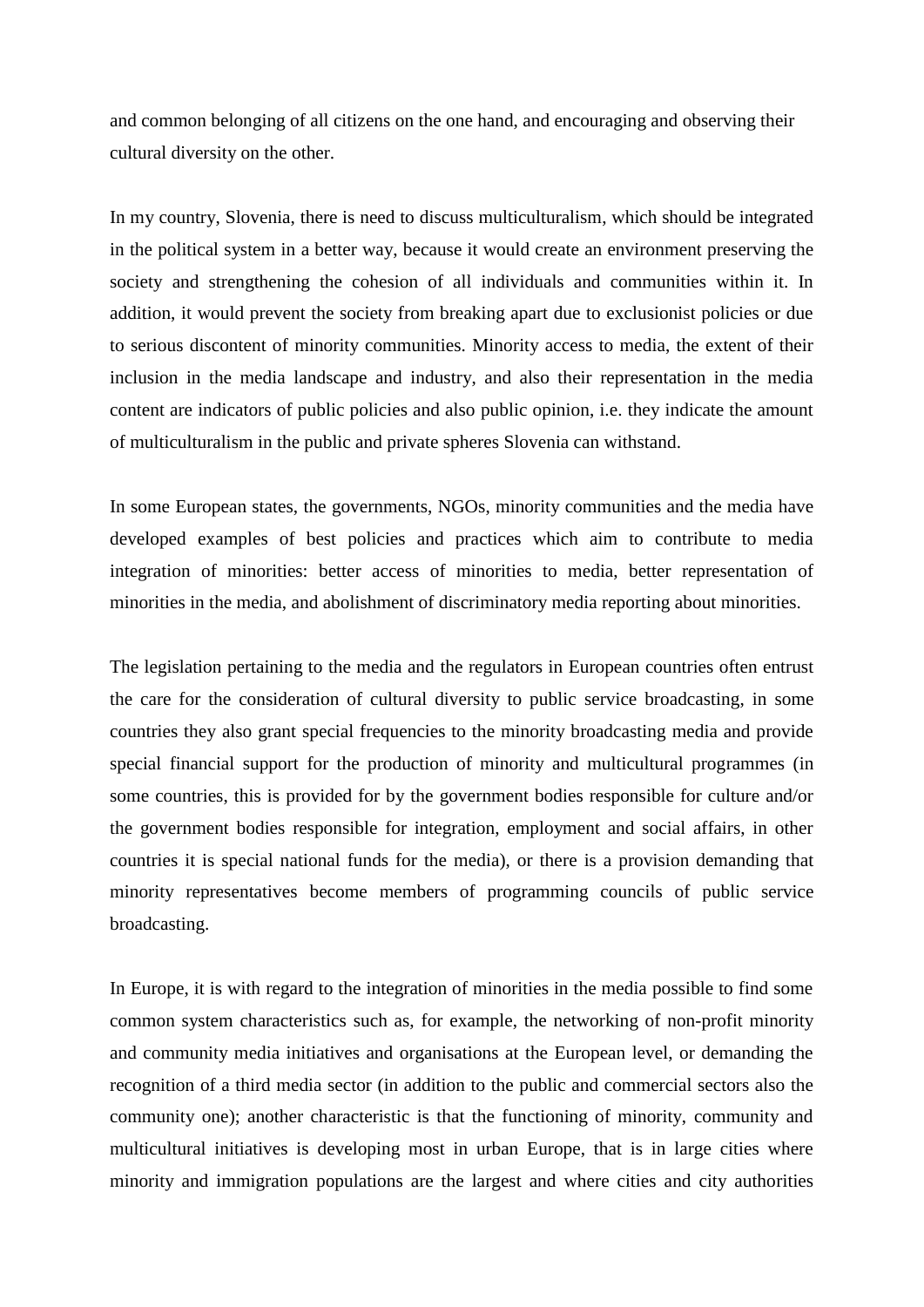themselves often develop normative and supporting mechanisms – even when there are none at the national level – for their legitimacy and development.

Public service broadcasting in some European countries, including the BBC, have integrated the cultural diversity in their personnel and programme policy (through so called *diversity departments*), or appointed advisors/supervisors for this area (*diversity officers*), who have already met a number of times and announced the establishment of a working group for cultural diversity within the European Broadcasting Union (EBU).

Among the activities of public service broadcasting are programmes aimed at searching for and training talented and creative personnel from minority communities, ensuring proportional representation of minorities within the personnel structure particularly in news editorial offices, ensuring the production of educational, documentary and drama programmes that contribute to the integration of minorities and to social cohesion. Special items within the budgets of public service broadcasting in European countries are necessary to provide the financial foundations for the implementation of principles of equal opportunities and cultural diversity in both programming and employment policy.

The BBC, for example, has set itself and by 2003 achieved the goal of at least 10 per cent of its workforce being represented by the members of ethnic minorities, while the new goal, which should be reached by 2007, determines a quota of 12.5 per cent. The BBC has also set up a database of potential contacts in various minority communities and of experts in cultural diversity matters, who are at the disposal of the BBC"s journalists and programme producers, and are via a web site available also to others. Such mechanisms can contribute to better access and representations of the minorities in the media.

According to the assessment of *Thinking Forward – Making the Media More Diverse – A Guide for Changing Agents<sup>2</sup>*, in the EU member countries there are thousands of minority and community media, in the production and distribution of which a few tens of thousands of people are involved, working mostly on the voluntary basis. These are magazines, newspapers, radio and television stations and programmes and the internet media, all aimed at minorities and immigrants. Often these are local media, sometimes regional or national. Most

1

 $2^2$ Ur. Ed Klute in Monica Goracci, Mira Media, Utrecht in Rim, 2004.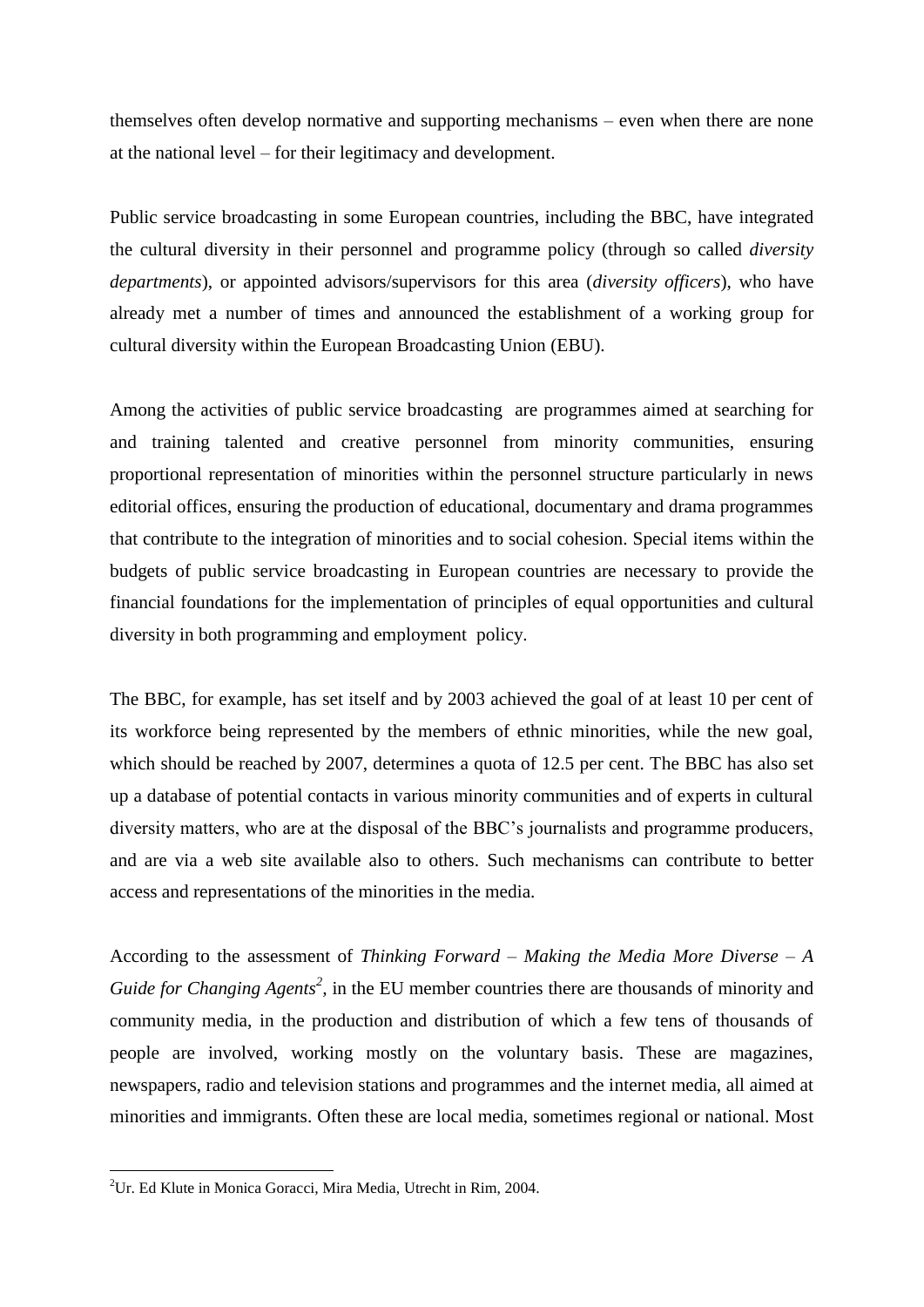frequently they are created in the language of communities they are aimed at, thus providing information and educational content necessary for the active inclusion of the community members into the wider society. There are also platforms for discussions and the exchange of opinions within these communities or between them and the majority population.

In Italy, the Netherlands, Greece, Great Britain, Denmark, Hungary, Bulgaria, Rumania, Macedonia and other European countries NGOs and training centres have been established for the vocational education of talented youth from minority communities, the aim of which is to contribute towards their qualifications for jobs in the media, towards their inclusion in the mainstream media or towards their creative input within the minority media. Alongside this, there are workshops and seminars for the journalists from the mainstream media about adherence to the cultural diversity principles and the prevention of discriminatory reporting on minorities.

In Slovenia, every government so far and the public opinion have had a problem with their readiness to acknowledge that we are a culturally diverse society and that in view of this it is necessary to reformulate public policies, normative framework including the Consitution, institutions, curricula, political and civil culture and, if we follow Bhikhu Parekh, also the definition of the Slovene national identity.

The minority, cultural and media policies must thus be harmonised and interwoven in such a way that it becomes clear to the general public and in particular to minority communities who is responsible for the media integration of minorities in Slovenia and what are the goals. At the moment, this is partly the Office for Nationalities, but exclusively for the Italian, Hungarian and the Roma communities (i.e. its so called "autochtonous" part), and partly the Ministry of Culture via the department for the cultural activities of the Italian and Hungarian communities, the Roma community, other minority communities and immigrants. Furthermore, it is necessary to change the policy of exclusion into a policy of inclusion and offer equal access to the media, in particular to the public service broadcasting, and to the public resources such as frequencies and budgetary funds based on equal criteria for all the minorities in Slovenia.

There is obvious need in many European countries and in the European Union as a political, economic and cultural entity to rethink and reforumulate the norms and policies with regard to